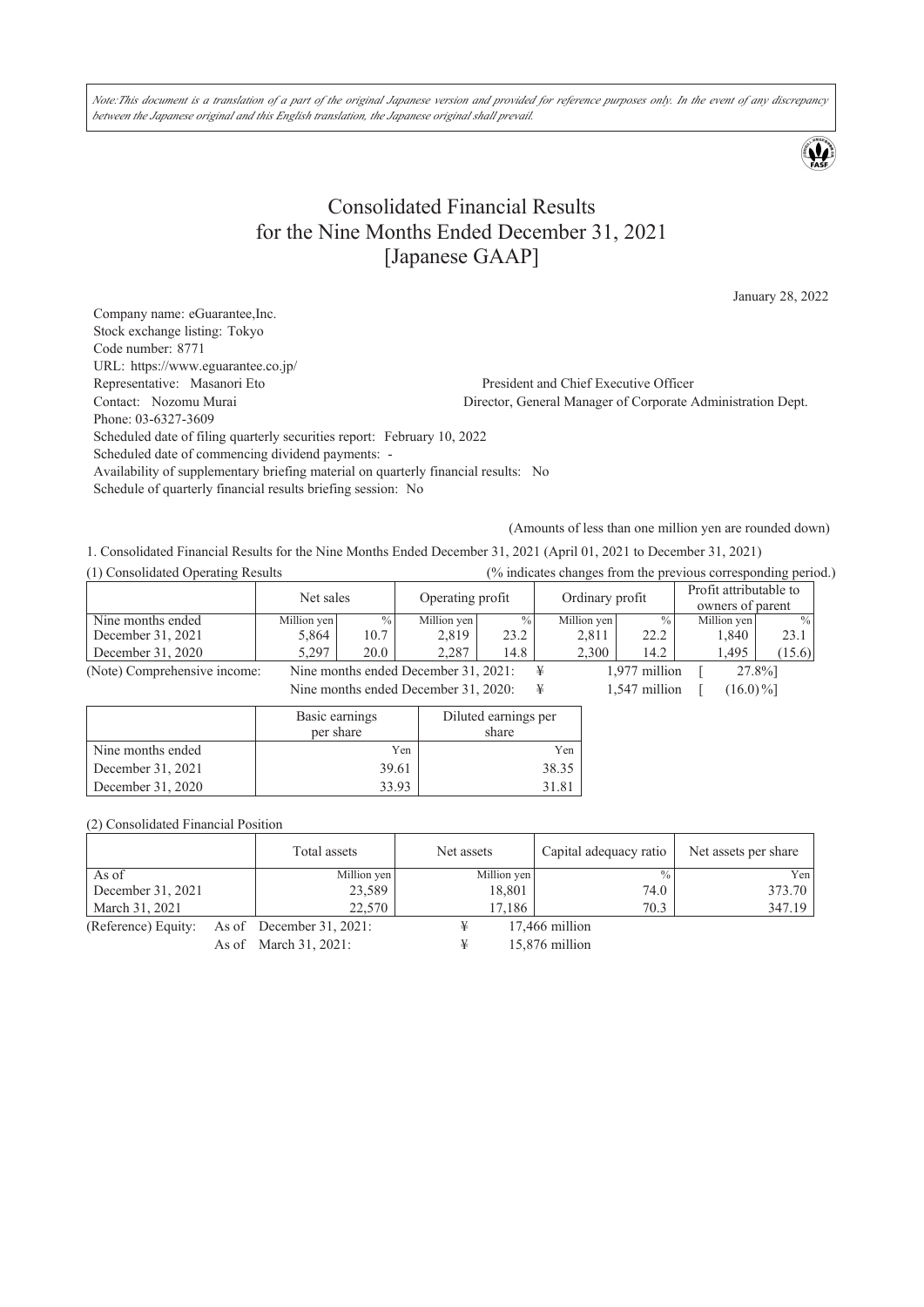#### 2. Dividends

|                                   | Annual dividends         |                                                               |     |       |       |  |  |  |
|-----------------------------------|--------------------------|---------------------------------------------------------------|-----|-------|-------|--|--|--|
|                                   | 1st<br>quarter-end       | 2nd<br>3rd<br>Total<br>Year-end<br>quarter-end<br>quarter-end |     |       |       |  |  |  |
|                                   | Yen                      | Yen                                                           | Yen | Yen   | Yen   |  |  |  |
| Fiscal year ended March 31, 2021  | $\overline{\phantom{0}}$ | 0.00                                                          | ٠   | 22.00 | 22.00 |  |  |  |
| Fiscal year ending March 31, 2022 | $\overline{\phantom{0}}$ | 0.00                                                          | ٠   |       |       |  |  |  |
| Fiscal year ending March 31, 2022 |                          |                                                               |     | 22.00 | 22.00 |  |  |  |
| (Forecast)                        |                          |                                                               |     |       |       |  |  |  |

(Note) Revision to the forecast for dividends announced most recently: No

(Note) Breakdown of the 3rd quarter dividend for the fiscal year ending March 31, 2022 :

| Commemorative dividend | - yen |
|------------------------|-------|
| Special dividend       | - ven |

3. Consolidated Financial Results Forecast for the Fiscal Year Ending March 31, 2022(April 01, 2021 to March 31, 2022)

|           |             |      |                  |               |                 |      |                  |      | (% indicates changes from the previous corresponding period.) |
|-----------|-------------|------|------------------|---------------|-----------------|------|------------------|------|---------------------------------------------------------------|
|           | Net sales   |      | Operating profit |               | Ordinary profit |      | owners of parent |      | Profit attributable to   Basic earnings  <br>per share        |
|           | Million ven | $\%$ | Million ven      | $\frac{0}{0}$ | Million ven     | $\%$ | Million ven      | $\%$ | Yen                                                           |
| Full year | 8.500       | 18.1 | 3.720            | 20.4          | 3.750           | 20.6 | 2.400            | 19.8 | 52.48                                                         |

(Note) Revision to the financial results forecast announced most recently: No

\* Notes:

|            |        | (1) Changes in significant subsidiaries during the nine months ended December 31, 2021                               |  |
|------------|--------|----------------------------------------------------------------------------------------------------------------------|--|
|            |        | (changes in specified subsidiaries resulting in changes in scope of consolidation):<br>No.                           |  |
| New        |        | (Company name:                                                                                                       |  |
| Exclusion: | $\sim$ | (Company name:                                                                                                       |  |
|            |        |                                                                                                                      |  |
|            |        | (2) Accounting policies adopted specially for the preparation of quarterly consolidated financial statements:<br>Yes |  |
|            |        | (3) Changes in accounting policies, changes in accounting estimates and retrospective restatement                    |  |
|            |        | 1) Changes in accounting policies due to the revision of accounting standards: Yes                                   |  |
|            |        | 2) Changes in accounting policies other than 1) above: No                                                            |  |
|            |        | 3) Changes in accounting estimates: No                                                                               |  |

4) Retrospective restatement: No

#### (4) Total number of issued shares (common shares)

|                    | 1) Total number of issued shares at the end of the period (including treasury shares): |
|--------------------|----------------------------------------------------------------------------------------|
| December 31, 2021: | 46,742,200 shares                                                                      |
| March 31, 2021:    | 45,729,800 shares                                                                      |

| 2) Total number of treasury shares at the end of the period: |                |
|--------------------------------------------------------------|----------------|
| December 31, 2021:                                           | $1.434$ shares |
| March 31, 2021:                                              | $1.414$ shares |

| 3) Average number of shares during the period: |                   |  |
|------------------------------------------------|-------------------|--|
| Nine months ended December 31, 2021:           | 46,462,899 shares |  |
| Nine months ended December 31, 2020:           | 44,072,310 shares |  |

(5) Guarantee liabilities for guarantee services against sales credit

Guarantee liabilities for guarantee services against sales credit 546.9 billion yen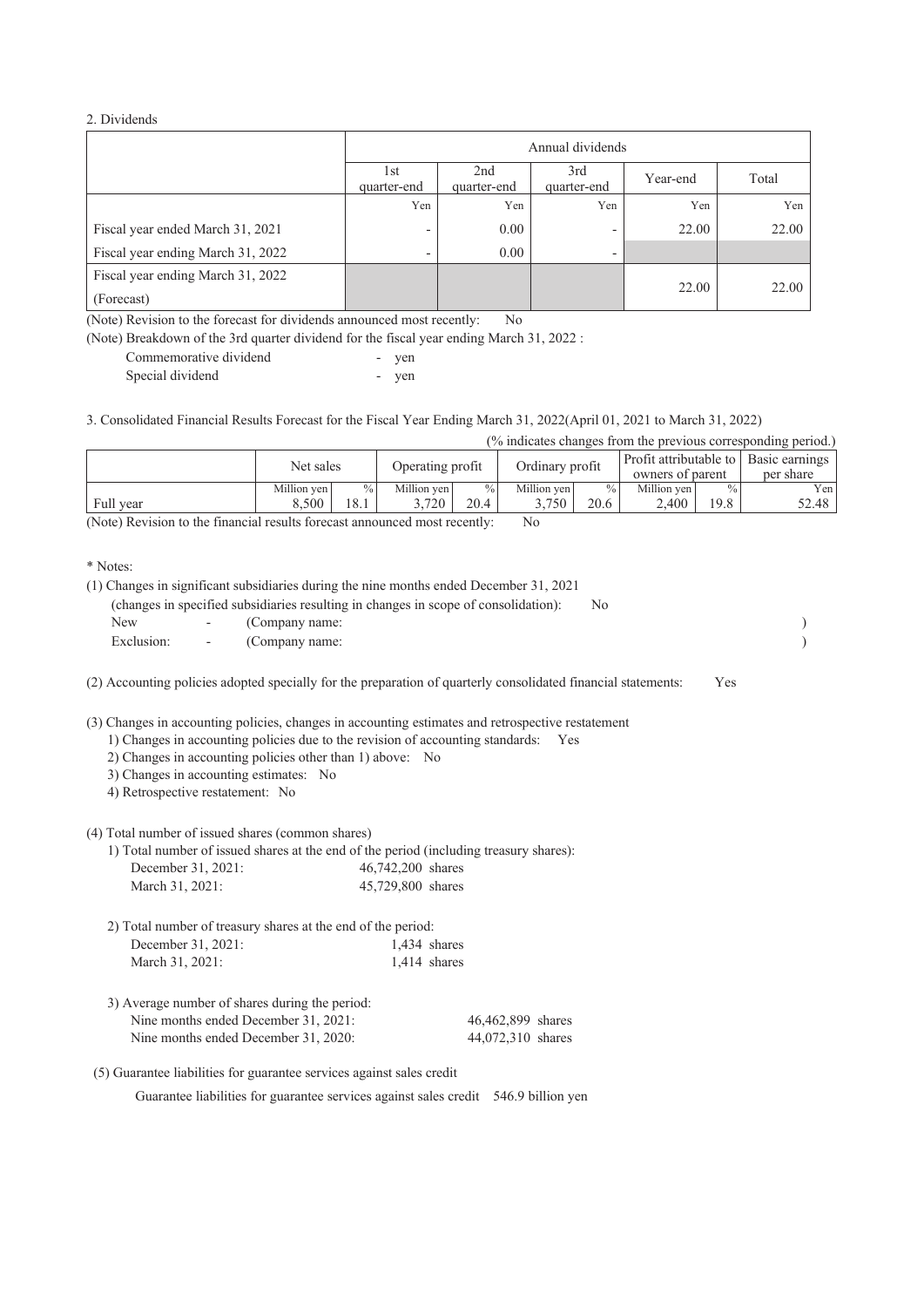## Quarterly Consolidated Financial Statements

Quarterly Consolidated Balance Sheets

|                                    | As of March 31,2021 | As of December 31,2021 |
|------------------------------------|---------------------|------------------------|
| Assets                             |                     |                        |
| Current assets                     |                     |                        |
| Cash and deposits                  | 16,056,248          | 15,551,324             |
| Accounts receivable - trade        | 65,437              | 70,960                 |
| Securities                         |                     | 1,200,000              |
| Prepaid expenses                   | 793,539             | 1,123,124              |
| Accounts receivable - other        | 63,981              | 46,650                 |
| Other                              | 106,609             | 123,219                |
| Total current assets               | 17,085,816          | 18, 115, 278           |
| Non-current assets                 |                     |                        |
| Property, plant and equipment      | 1,385,945           | 1,384,754              |
| Intangible assets                  | 111,178             | 120,878                |
| Investments and other assets       |                     |                        |
| Investment securities              | 3,426,737           | 3,426,737              |
| Deferred tax assets                | 233,829             | 233,829                |
| Other                              | 326,964             | 307,759                |
| Total investments and other assets | 3,987,531           | 3,968,326              |
| Total non-current assets           | 5,484,655           | 5,473,958              |
| <b>Total</b> assets                | 22,570,471          | 23,589,237             |
| Liabilities                        |                     |                        |
| <b>Current liabilities</b>         |                     |                        |
| Accounts payable - trade           | 9,932               | 18,367                 |
| Income taxes payable               | 934,750             | 348,165                |
| Advances received                  | 3,664,750           | 3,579,664              |
| Provision for settlement           | 342,711             | 422,199                |
| Provision for bonuses              | 150,000             | 83,760                 |
| Deposits received                  | 31,943              | 53,441                 |
| Other                              | 135,021             | 166,907                |
| Total current liabilities          | 5,269,109           | 4,672,506              |
| Non-current liabilities            |                     |                        |
| Long-term accounts payable - other | 115,282             | 115,282                |
| Total non-current liabilities      | 115,282             | 115,282                |
| <b>Total liabilities</b>           | 5,384,392           | 4,787,788              |
| Net assets                         |                     |                        |
| Shareholders' equity               |                     |                        |
| Share capital                      | 3,097,652           | 3,475,726              |
| Capital surplus                    | 2,507,652           | 2,885,726              |
| Retained earnings                  | 10,272,144          | 11,106,372             |
| Treasury shares                    | (824)               | (877)                  |
| Total shareholders' equity         | 15,876,626          | 17,466,948             |
| Share acquisition rights           | 147,996             | 140,603                |
| Non-controlling interests          | 1,161,456           | 1,193,896              |
| Total net assets                   | 17,186,079          | 18,801,448             |
| Total liabilities and net assets   | 22,570,471          | 23,589,237             |

(Thousand yen)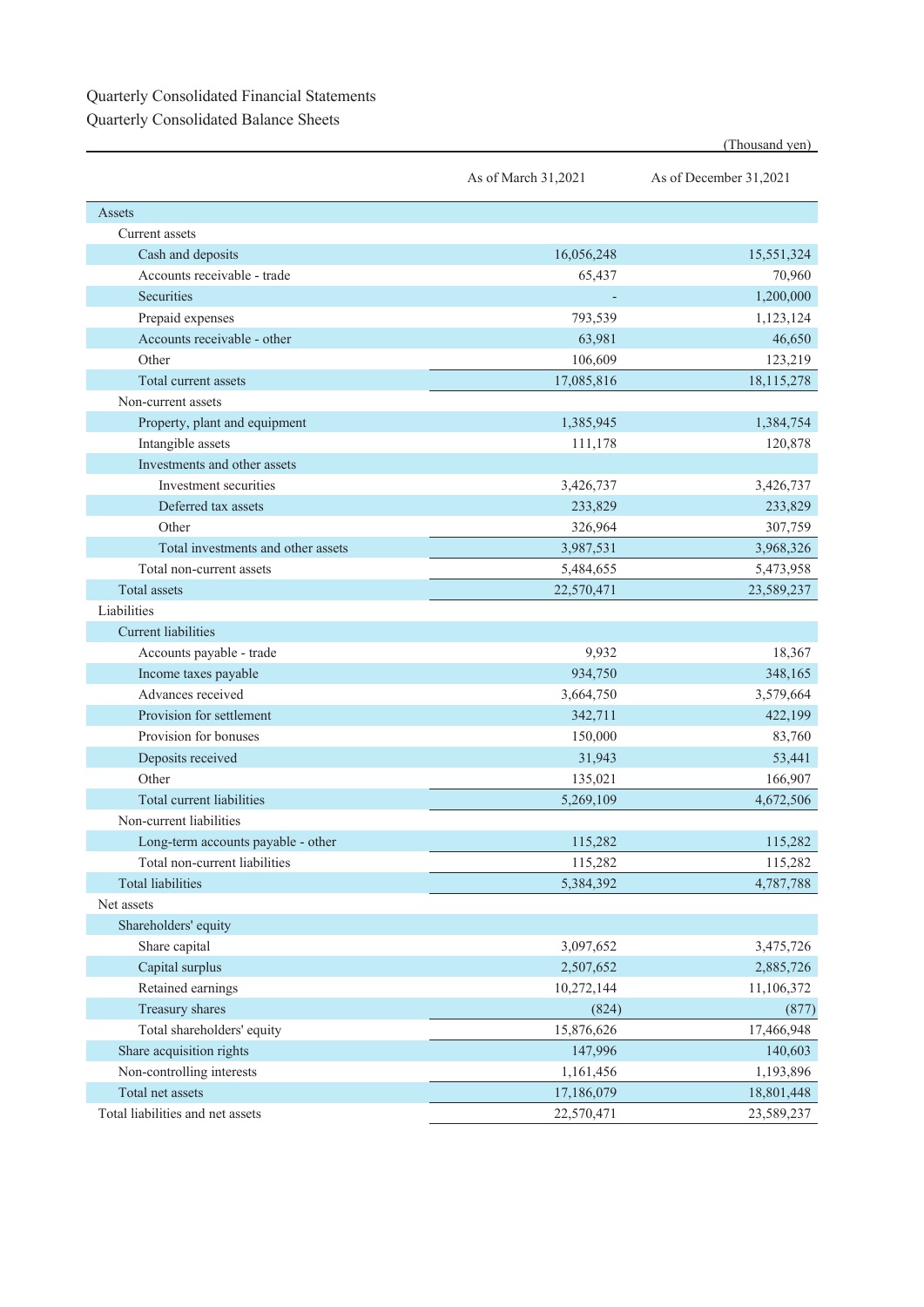#### Quarterly Consolidated Statements of Income and Comprehensive Income

Quarterly Consolidated Statements of Income (For the nine months)

|                                                                |                                               | (Thousand yen)                                |
|----------------------------------------------------------------|-----------------------------------------------|-----------------------------------------------|
|                                                                | For the nine months<br>ended December 31,2020 | For the nine months<br>ended December 31,2021 |
| Net sales                                                      | 5,297,173                                     | 5,864,137                                     |
| Cost of sales                                                  | 1,344,538                                     | 1,272,188                                     |
| Gross profit                                                   | 3,952,634                                     | 4,591,948                                     |
| Selling, general and administrative expenses                   | 1,664,696                                     | 1,772,838                                     |
| Operating profit                                               | 2,287,938                                     | 2,819,110                                     |
| Non-operating income                                           |                                               |                                               |
| Interest income                                                | 14,739                                        | 9,460                                         |
| Other                                                          | 2,796                                         | 1,314                                         |
| Total non-operating income                                     | 17,535                                        | 10,774                                        |
| Non-operating expenses                                         |                                               |                                               |
| Share of loss of entities accounted for using equity<br>method | 4,832                                         | 18,020                                        |
| Other                                                          |                                               | 31                                            |
| Total non-operating expenses                                   | 4,832                                         | 18,051                                        |
| Ordinary profit                                                | 2,300,641                                     | 2,811,833                                     |
| <b>Extraordinary</b> losses                                    |                                               |                                               |
| Loss on retirement of non-current assets                       | 100                                           | 385                                           |
| Loss on valuation of investment securities                     | 49.999                                        |                                               |
| Total extraordinary losses                                     | 50,100                                        | 385                                           |
| Profit before income taxes                                     | 2,250,541                                     | 2,811,447                                     |
| Income taxes                                                   | 703,447                                       | 833,964                                       |
| Profit                                                         | 1,547,093                                     | 1,977,482                                     |
| Profit attributable to non-controlling interests               | 51,913                                        | 137,231                                       |
| Profit attributable to owners of parent                        | 1,495,179                                     | 1,840,251                                     |